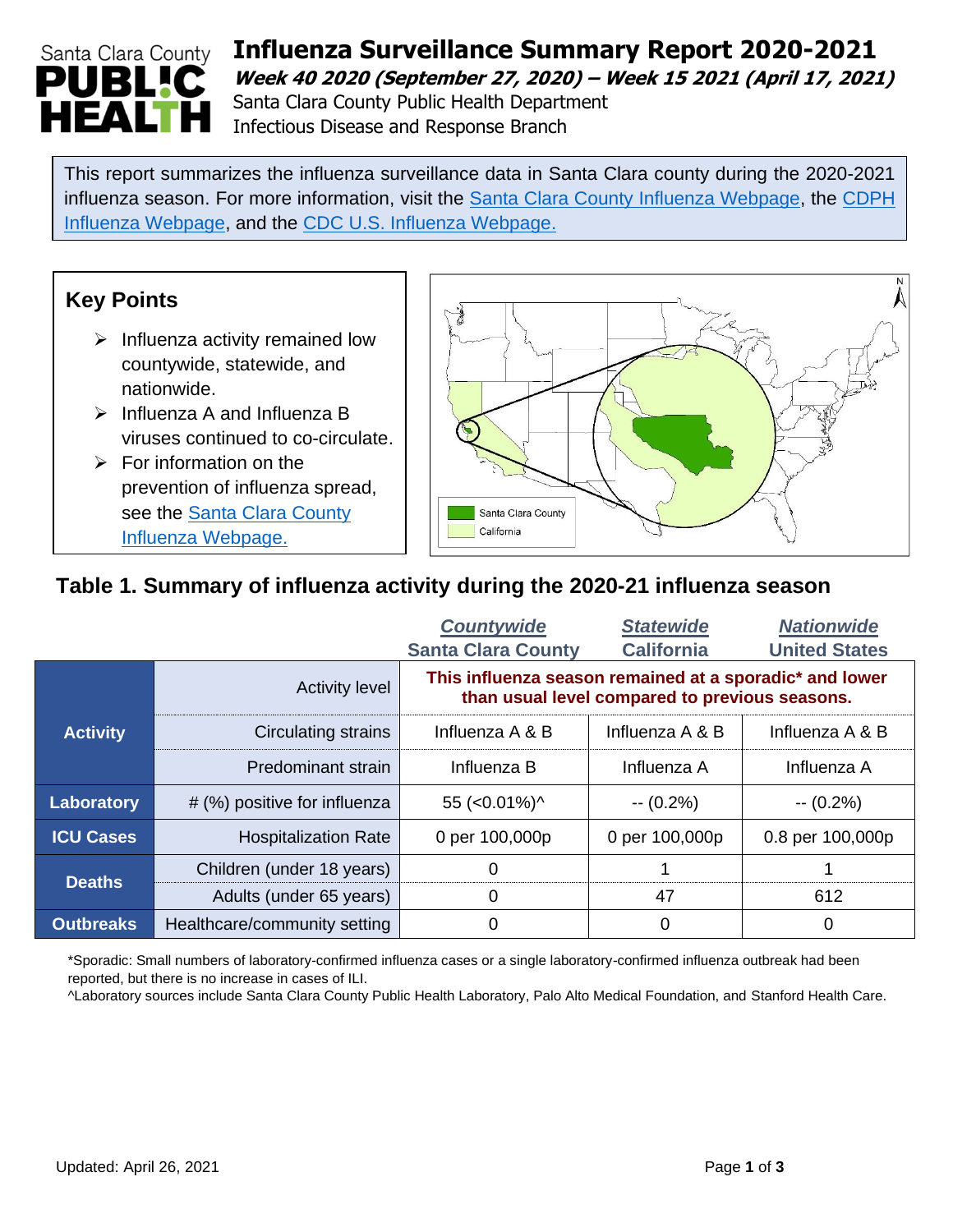

## **Influenza Surveillance Report 2020-2021**

Santa Clara County Public Health Department Infectious Disease and Response Branch

## **Figure 1. Weekly percentage of emergency department visits for influenza-like illness (ILI) in Santa Clara County, 2017-18 to 2020-21 flu seasons**



**Figure 2\*. Respiratory specimens testing positive for influenza at Santa Clara County laboratories\*\* by week, 2020-2021**



\*Limitations of Figure 2 data include presence of out-of-jurisdiction cases, inability to influenza subtype by certain laboratories, and potential missed influenza cases tested by alternate laboratories in the county.

\*\*Laboratory sources include Santa Clara County Public Health Laboratory, Palo Alto Medical Foundation, and Stanford Health Care.